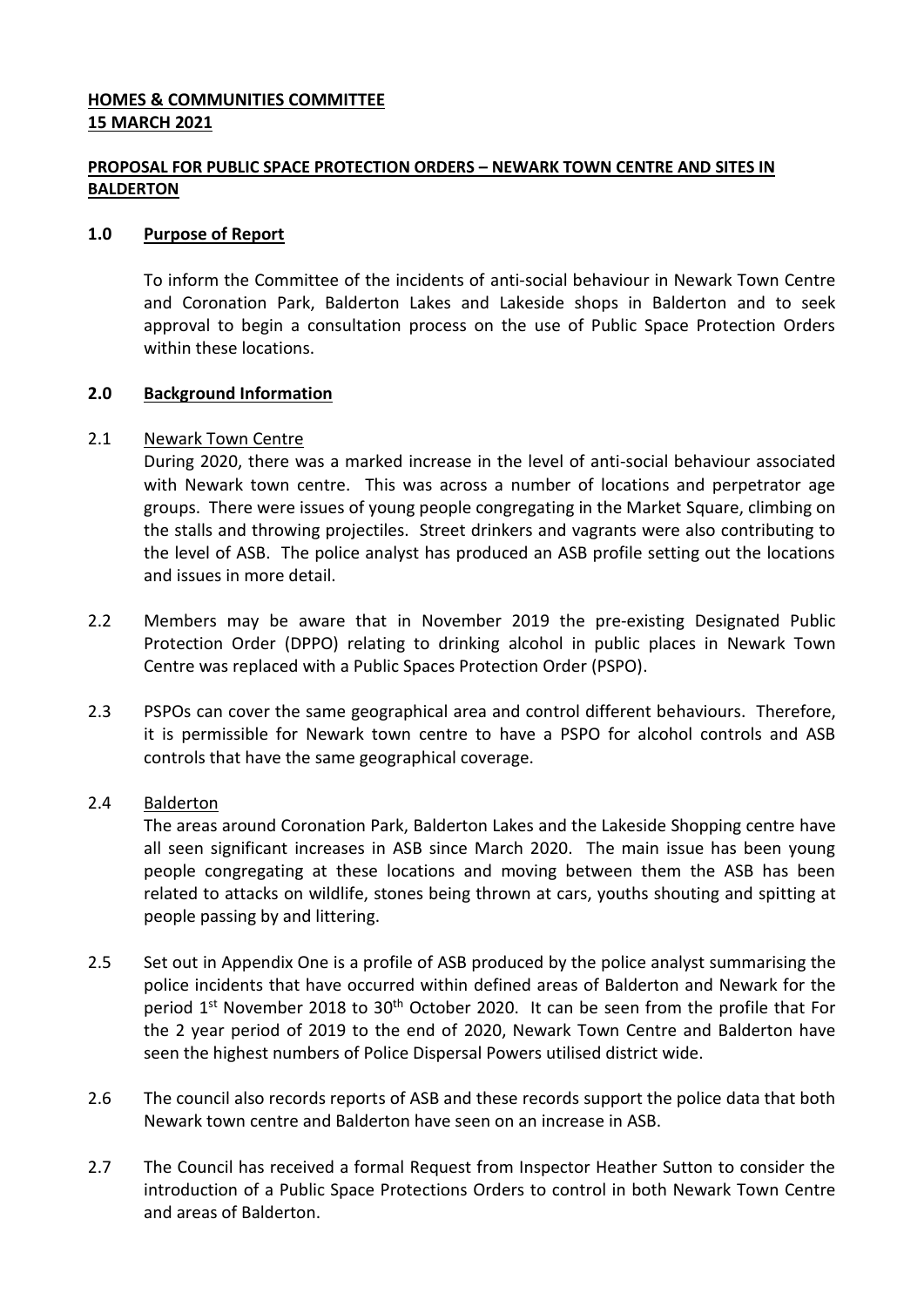## **3.0 Public Space Protection Orders**

- 3.1 Public Space Protection Orders are designed to promote responsible behaviour and restrict behaviour that is Anti-social, in parks and other public open spaces. Any behaviour can be restricted on any land, which is publically accessible with or without payment. There is no prescribed wording for a Public Space Protection Order, allowing a flexible approach to their declaration, which must aim to address specific antisocial behaviours in a geographically defined area.
- 3.2 Public Spaces Protection Orders (PSPOs) are intended to provide means of preventing individuals or groups committing anti-social behaviour in a public space where the behaviour is having, or likely to have, a detrimental effect on the quality of life of those in the locality; be persistent or continuing in nature; and be unreasonable. The restrictions and requirements included in a PSPO may be comprehensive or targeted on specific behaviours by particular groups and/or at specified times.
- 3.3 The power to make an Order rests with local authorities, in consultation with the Police and other relevant bodies who may be affected.
- 3.4 Section 59 of the Anti-Social Behaviour, Crime and Policing Act 2014 sets out the basis on which local authorities may make a PSPO. It provides as follows:

(1) A local authority may make a public spaces protection order if satisfied on reasonable grounds that two conditions are met.

(2) The first condition is that:

(a) Activities carried out in a public place within the authority's area have had a detrimental effect on the quality of life of those in the locality, or (b) It is likely that activities will be carried on in a public place within that area and that they will have such an effect.

- (3) The second condition is that the effect, or likely effect, of the activities:
	- (a) is, or is likely to be, of a persistent or continuing nature,
	- (b) Is, or is likely to be, such as to make the activities unreasonable, and
	- (c) Justifies the restrictions imposed by the notice.

Details of section 59 are attached as Appendix Two to the report.

- 3.5 When making a PSPO due regard must be taken so as to ensure that every proposed restriction in the PSPO meets the statutory criteria. The restrictions proposed must be proportionate having regard to the legitimate aim of preserving the quality of life for everyone who lives or works in or who visits the proposed areas.
- 3.6 It is important to note that any all PSPOs need to be supported by evidence that show that the controls are required and that the level of control and the geographical area in which it is proposed is appropriate and proportionate. Initial information from Council and Police in relation to the number of incidents in each area, would support Orders being made.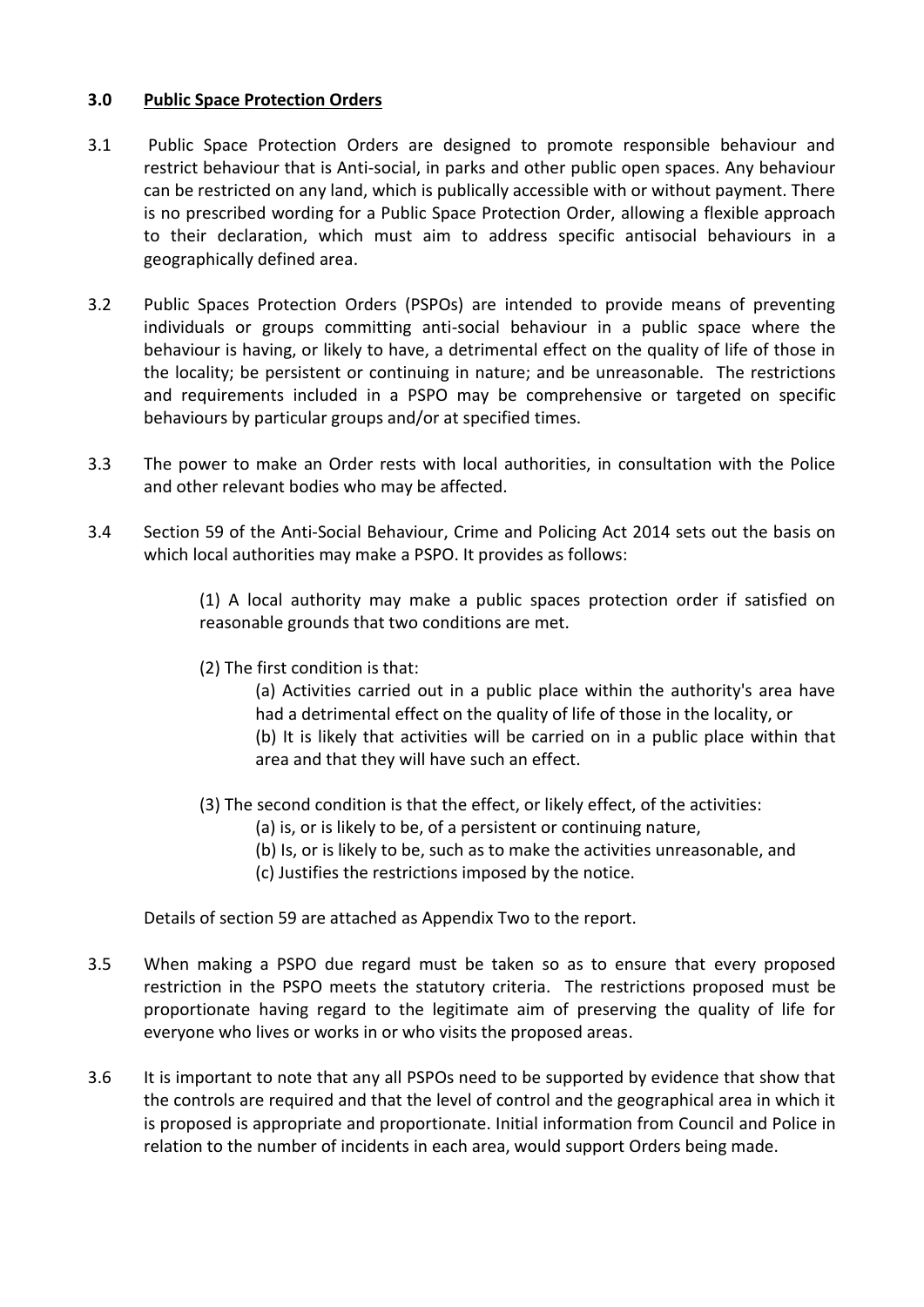3.7 Other options to control this behaviour have been considered. Ad hoc enforcement using Community Protection legislation could be used but this does not provide an ongoing and immediately available remedy.

## **4.0 Proposals**

- 4.1 Due to the history of anti-social behaviour in Newark town centre and specific areas of Balderton, it is proposed that Public Space Protection Orders be considered for Newark town centre, Coronation Park, Balderton Lakes, and Lakeside Shopping Centre.
- 4.2.1 The terms of the PSPO would be such as to provide a direction to leave a specified area covered by the PSPO:

*If a police officer, police community support officer, or authorised officer of the council has reasonable grounds to suspect that the behaviour of the person in the location has contributed or is likely to contribute to members of the public in the area being alarmed, harassed or distressed, they can direct the person to,* 

- *(a) Leave the location, or part of the location, and*
- *(b) Not to return to the location, or part of the location, for the period specified in the direction ("the exclusion period")*

*The exclusion period must not exceed 48 hours and must* 

- *a) Be given in writing, unless that is not reasonably practicable*
- *b) Must specify the area to which it relates*
- *c) May impose requirements as to the time by which the person must leave the area and the manner in which the person must do so (including the routes)*
- 4.3 Maps showing the proposed areas of the PSPOs is attached as Appendix Three. These indicate the extent of the proposed PSPO areas.
- 4.4 It is proposed that the areas of the PSPO for Newark Town centre matches exactly that which is already included within the PSPO for alcohol controls.
- 4.4 Consultation is required to be undertaken and it is proposed that the following are part of a formal consultation process:

### **Newark Town Centre:**

Newark Town Council Nottinghamshire Police Nottinghamshire Fire and Rescue Nottinghamshire County Council Youth Outreach teams Members of the Public Licensed premises via Pub Watch Retail premised via Shop Watch Public Consultation via NSDC Website & Nottinghamshire Police Website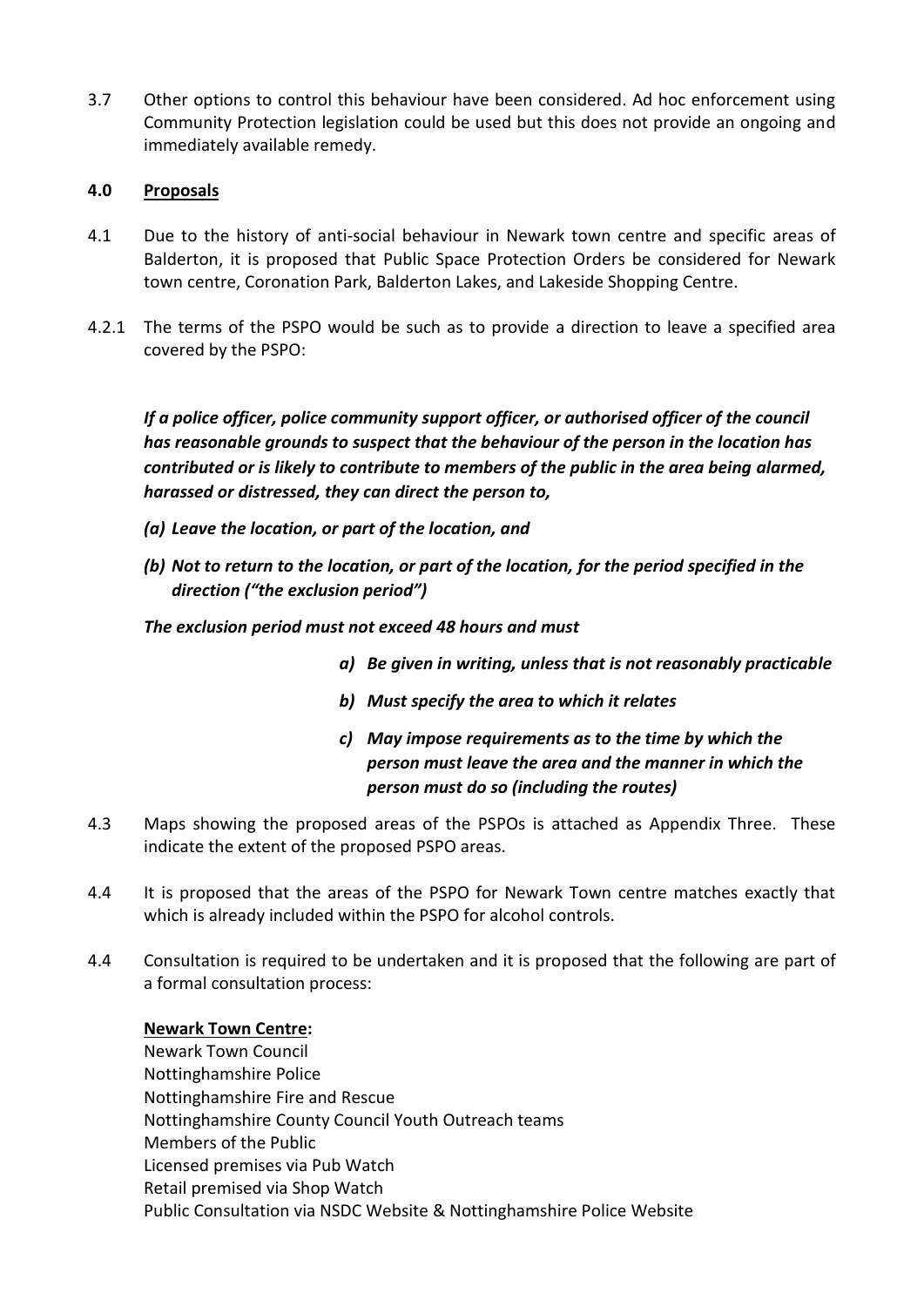Change, Grow, Life

### **Coronation Park, Balderton Lakes, Lakeside Shopping Area**:

Balderton Parish Council Nottinghamshire Police Nottinghamshire Fire and Rescue Nottinghamshire County Council Youth Outreach teams Members of the Public Banks, Long & Co Management Company for Lakeside Shopping Centre Lakeside Shopping Centre shops Public Consultation via NSDC Website & Nottinghamshire Police Website Change, Grow, Life

### **5.0 Equalities Implications**

- 5.1 The introduction of these PSPOs should not have any impacts on any protected characteristic groups. The consultation will inform of any equality issues.
- 5.2 Any enforcement of the PSPOs will be undertaken in line with the Councils Corporate Enforcement Policy.

#### **6.0 Digital Implications**

6.1 None from This report

### **7.0 Financial Implications** (FIN20-21/2085)

- 7.1 There is sufficient current budget in the Environmental Health Service to cover the costs of advertising the PSPO.
- 7.2 The costs for signage can be met within current budgets. The signs, setting out the controls in place, will need to be distributed across each area.
- 7.2 PSPOs can be enforced by the use of fixed penalty notices. It is not anticipated that any significant income will be generated by this activity.

### **8.0 Community Plan – Alignment to Objectives**

8.1 The objectives that this report is relevant to, they are:

Reduce crime and anti-social behaviour and increase feelings of safety in our communities

8.2 The creation and enforcement of the PSPOs as proposed will assist in the delivery of this element of the Community Plan.